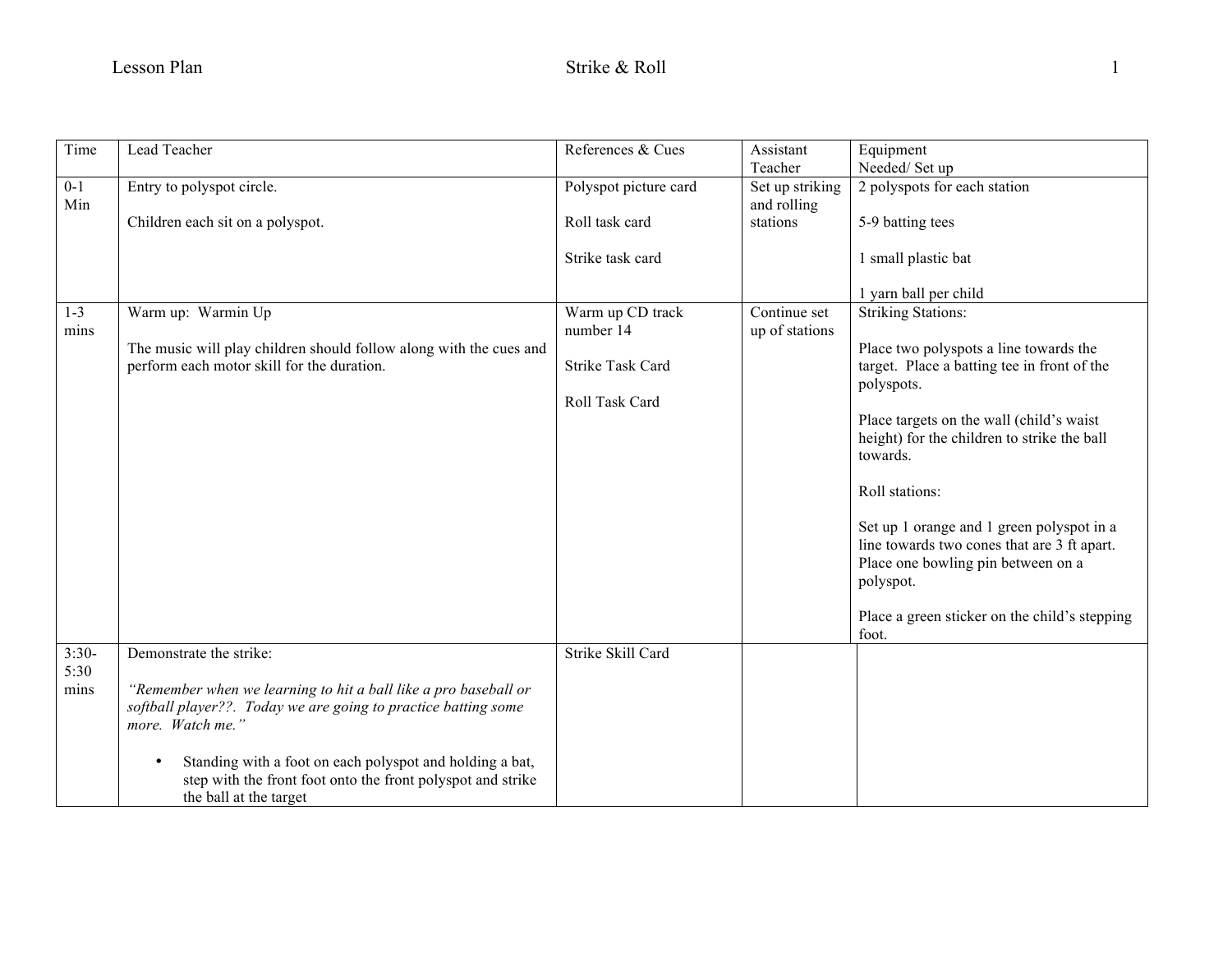|          | (Ask questions to check for understanding)                                                                                                 |                          |  |
|----------|--------------------------------------------------------------------------------------------------------------------------------------------|--------------------------|--|
|          |                                                                                                                                            |                          |  |
| $6 - 16$ | Strike Progressions 1 & 2                                                                                                                  | <b>Strike Task Card</b>  |  |
| mins     |                                                                                                                                            |                          |  |
|          | <b>Strike Progression:</b>                                                                                                                 | CUES:                    |  |
|          | 5-9 students are striking at batting stations.                                                                                             | Step and swing. Hit the  |  |
|          |                                                                                                                                            | ball to the target. Red  |  |
|          | Half the students are seated on a polyspot safely behind the batting                                                                       | sticker on bottom, green |  |
|          | tees.                                                                                                                                      | sticker hand on top.     |  |
|          | Tell students they cannot retrieve balls unless the teacher says so.                                                                       |                          |  |
|          | (this is to keep students from getting hit with a paddle or a ball)                                                                        |                          |  |
|          |                                                                                                                                            |                          |  |
|          | ***Safety rules:                                                                                                                           |                          |  |
|          | 1. No paddle can be touched unless a student is standing on                                                                                |                          |  |
|          | an orange polyspot, if he/she leaves the orange spots                                                                                      |                          |  |
|          | he/she must put the paddle down.                                                                                                           |                          |  |
|          |                                                                                                                                            |                          |  |
|          | The students who are active at the striking stations, can strike A<br>ball towards the target that is 3 ft ahead of them. After each child |                          |  |
|          | strikes three times, call freeze and have them switch                                                                                      |                          |  |
|          |                                                                                                                                            |                          |  |
|          | The students who are seated can now switch with the students who                                                                           |                          |  |
|          | just completed 3 strikes.                                                                                                                  |                          |  |
|          |                                                                                                                                            |                          |  |
|          | Continue to switch for 10 mins.                                                                                                            |                          |  |
| 30 sec   | Switch skills                                                                                                                              |                          |  |
| $17-19$  | Review the roll                                                                                                                            | Roll skill card          |  |
| mins     | Sample demonstration: "Does anyone remember when we                                                                                        |                          |  |
|          | practiced our bowling? What do bowlers do? They step. Bend                                                                                 |                          |  |
|          | their knees. Swing back their arm like an elephant trunk. When                                                                             |                          |  |
|          | they let go of the ball it doesn't bounce does it? Nope, its stay nice                                                                     |                          |  |
|          | and smooth on the ground. Watch me roll this ball in between the                                                                           |                          |  |
|          | blue cones"                                                                                                                                |                          |  |
|          |                                                                                                                                            |                          |  |
|          | Step from the orange spot onto the green spot with your                                                                                    |                          |  |